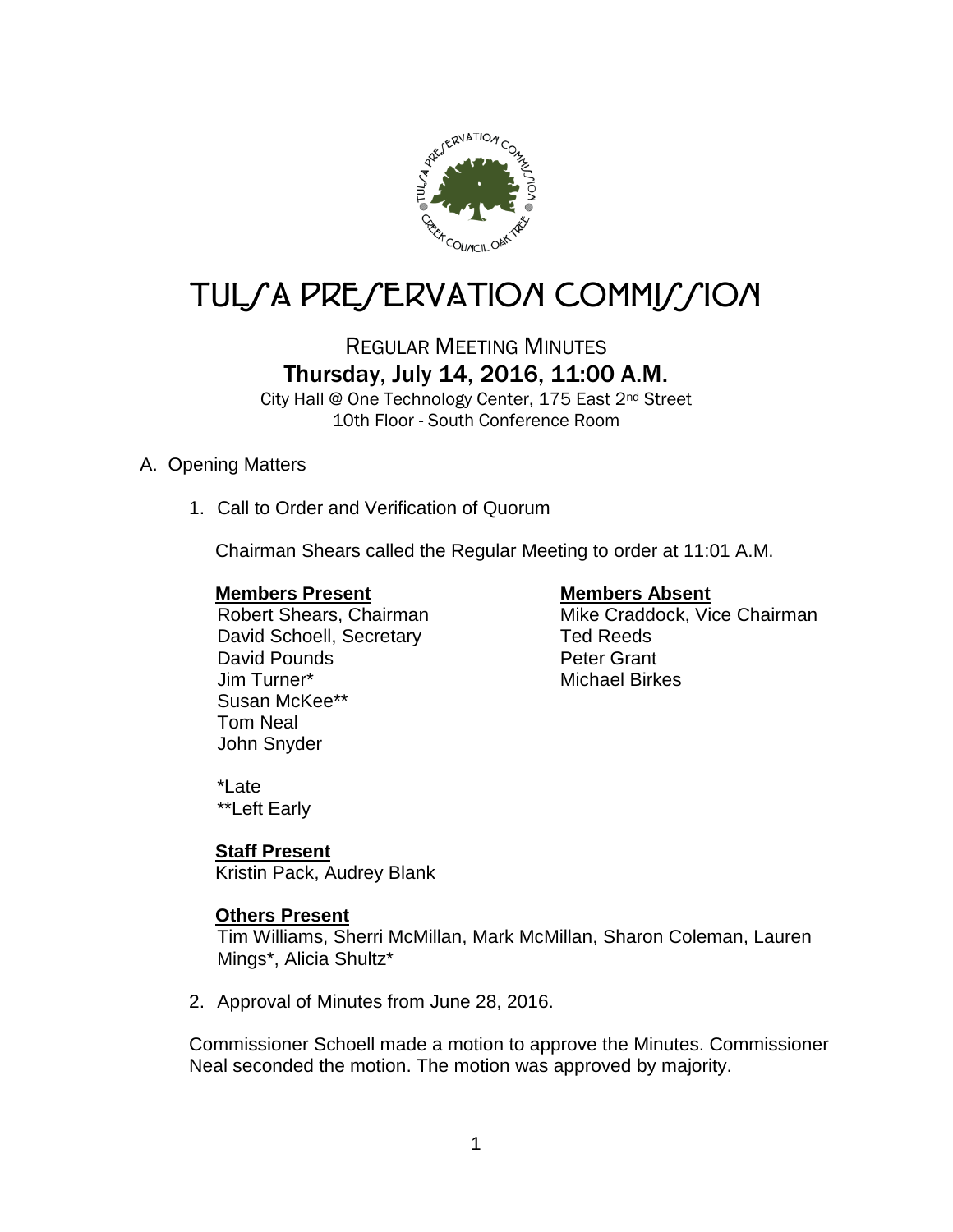#### **Vote: Meeting Minutes, June 28, 2016.**

| In Favor   | <b>Opposed</b> | <b>Abstaining</b> | <b>Not Present</b> |
|------------|----------------|-------------------|--------------------|
| 1. Shears  |                | McKee             | Craddock           |
| 2. Schoell |                |                   | Reeds              |
| 3. Pounds  |                |                   | Grant              |
| 4. Neal    |                |                   | <b>Birkes</b>      |
| 5. Snyder  |                |                   | Turner             |
|            |                |                   |                    |

3. Disclosure of Conflicts of Interest Commissioner Neal stated the applicants at 1804 South Quaker Avenue are his clients, and he will recuse during their application.

#### B. Actionable Items

- 1. **HP-16-042 / 217 W. Latimer St.** (Brady Heights) Applicant: Tim Williams for TW's-AFAB Catering *HP Permit Subcommittee Review Date: None* Request:
	- 1. Paint 5x10 ft. sign on west elevation according to plan submitted

Staff presented the application, and the applicant, Tim Williams, was present. Commissioner Schoell noted the sign is intricate and would be difficult to paint the information at the bottom of the sign. Mr. Williams stated he planned to hire a painter, and if the painter cannot paint the sign as shown, he would return with a revision.

Commissioner Neal made a motion to approve the application. The motion was seconded by Commissioner Pounds. The motion was approved unanimously. Guidelines cited: A.1.1, A.1.2, A.1.3, A.1.4, G.3.1.

#### **Vote:** 217 W. Latimer St. **(Brady Heights)**

| In Favor   | <b>Opposed</b> | <b>Abstaining</b> | <b>Not Present</b> |
|------------|----------------|-------------------|--------------------|
| 1. Shears  |                |                   | Craddock           |
| 2. Schoell |                |                   | Reeds              |
| 3. Pounds  |                |                   | Grant              |
| 4. McKee   |                |                   | <b>Birkes</b>      |
| 5. Neal    |                |                   | Turner             |
| 6. Snyder  |                |                   |                    |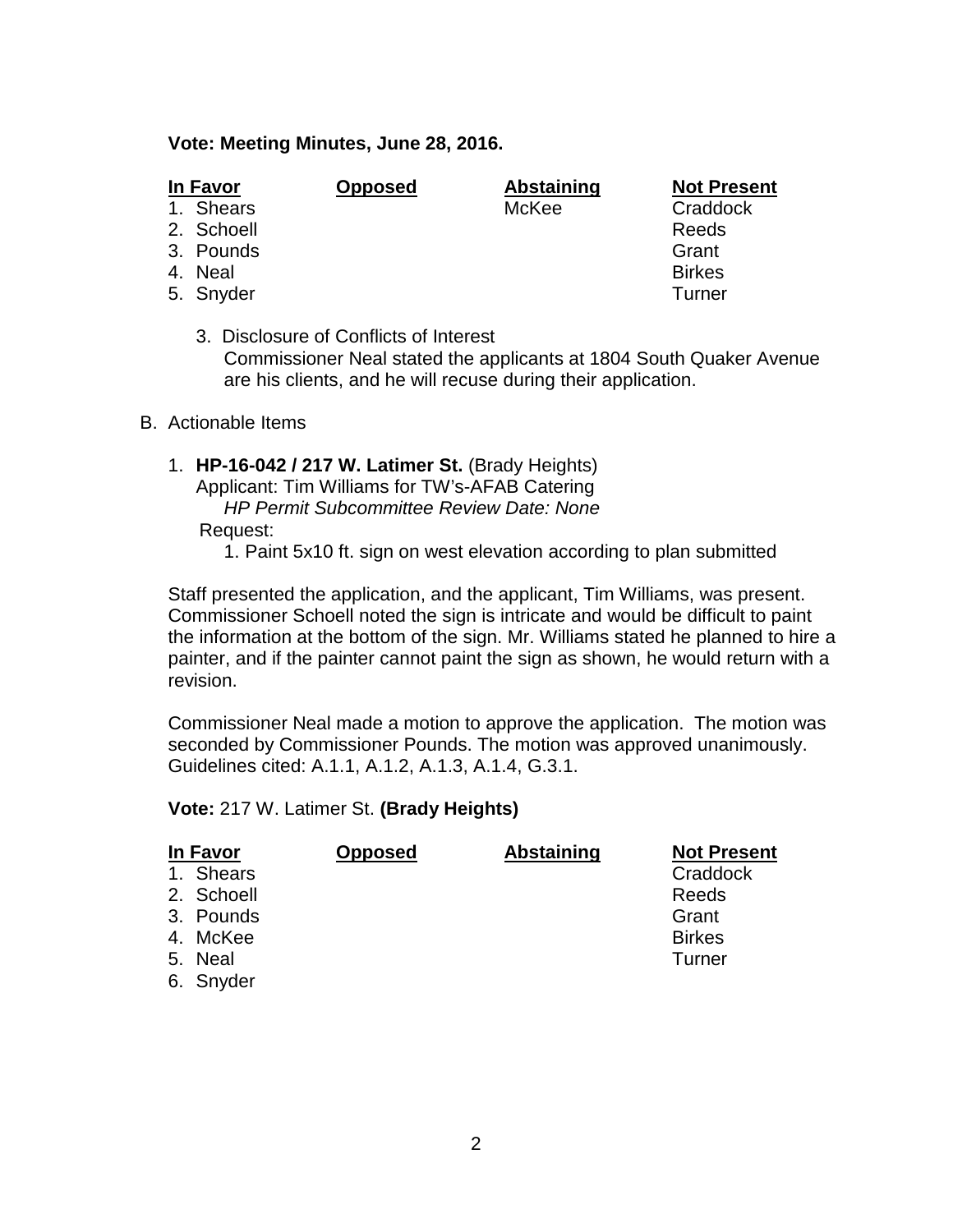#### 2. **HP-16-044 / 1014 N. Cheyenne Ave.** (Brady Heights)

Applicants: Jacob and Lauren Mings

*HP Permit Subcommittee Review Date: None*

Requests:

- 1. Construct Dog-Ear Picket Fence according to plans submitted
- 1. Install Solar Lamp Post in street yard according to site plan submitted

Staff presented the application, and the applicant was absent.

Commissioner Pounds made a motion to approve the application. The motion was seconded by Commissioner McKee. The motion was approved by majority. Guidelines cited: A.1.1, A.1.2, A.1.3, A.1.4, G.1.1, G.1.2, G.1.3, G.1.4.

**Vote:** 1014 N. Cheyenne Ave. **(Brady Heights)**

| In Favor   | <b>Opposed</b> | <b>Abstaining</b> | <b>Not Present</b> |
|------------|----------------|-------------------|--------------------|
| 1. Shears  |                | Turner            | Craddock           |
| 2. Schoell |                |                   | Reeds              |
| 3. Pounds  |                |                   | Grant              |
| 4. McKee   |                |                   | <b>Birkes</b>      |
| 5. Neal    |                |                   |                    |
| 6. Snyder  |                |                   |                    |

3. **HP-16-045 / 1536 E. 20th St.** (Swan Lake)

Applicants: Mark and Sherri McMillan

*HP Permit Subcommittee Review Date: None*

Request:

1. Replace five second-story windows with aluminum-clad, wood windows which match existing windows

Staff presented the application, and the applicants, Mark and Sherri McMillan, were present. Commissioner Schoell asked the applicants to explain the deterioration. Mrs. McMillan explained the windows have a gap between sash and the sill which causes air infiltration into the house, and the current windows are double-hung and do not align. Commissioner Schoell asked the applicants how long they have lived at the residence. Mrs. McMillan stated 5 years and explained that the previous owner removed the sash locks and painted the windows shut. After moving into the residence, they attempted to repair the windows, and without an eave overhang, the second story windows received a lot of heat in the summer. Commissioner Schoell recommended weatherstripping and other techniques to repair the windows. Commissioner Neal stated he agreed with Commissioner Schoell's opinion that the windows are repairable.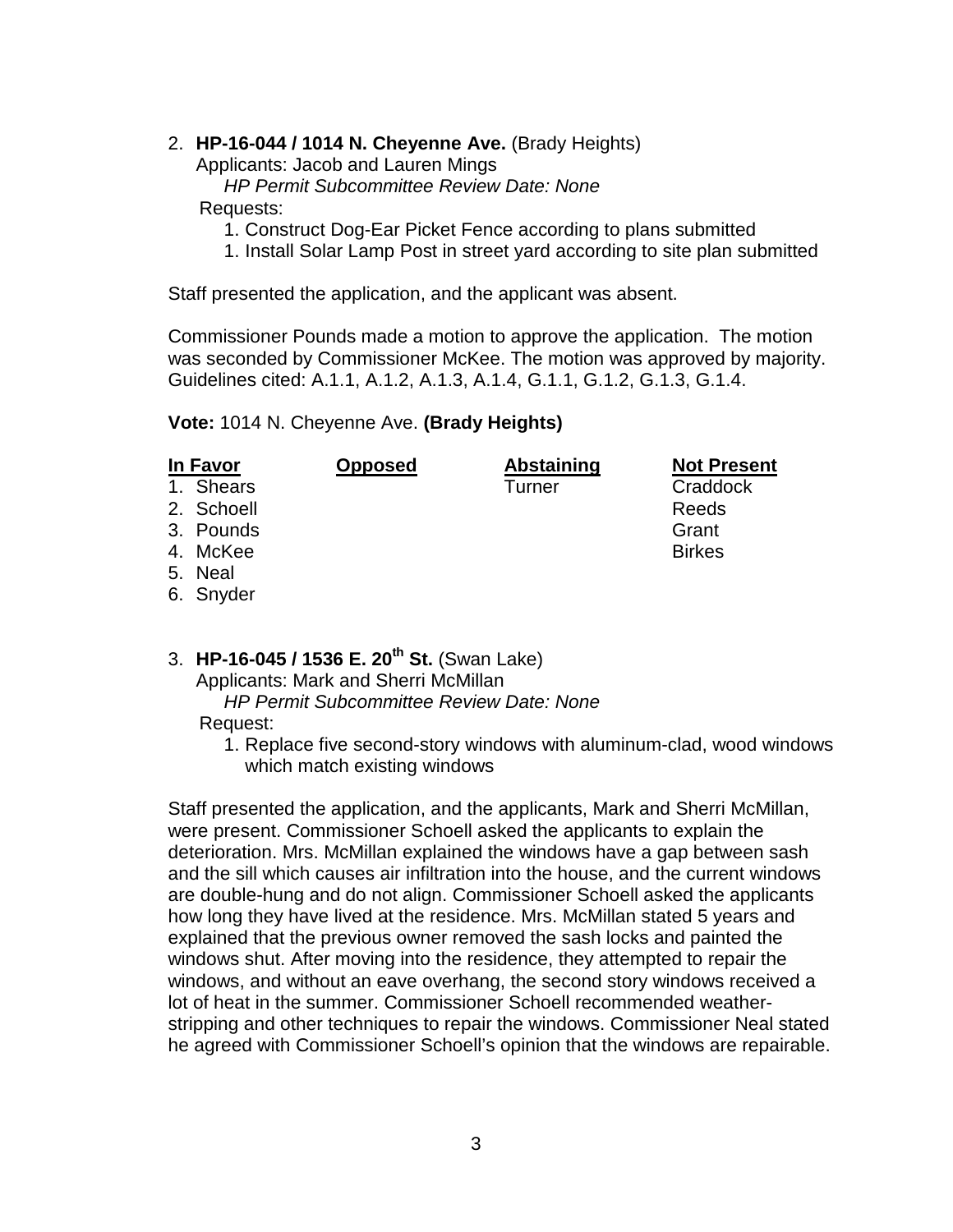Mrs. McMillan stated the second story windows are not original to the house. The Commission and the applicants discussed when the second story windows were installed. Commissioner Turner asked the applicants which type of window they propose for replacement. Mr. McMillan stated it would be an aluminum-clad window with an exterior muntin. Commissioner Schoell asked if there was any flashing around the windows. Mr. McMillan replied there is a flashing which resembles a small gutter. Mrs. McMillan stated the water infiltration runs along the joist, hits the ceiling, and compromised the ceiling in some areas. Mrs. McMillan asked where they could find someone to repair the windows. The Commission and the applicants discuss repair methods and avenues to find a window repairman.

Commissioner Schoell made a motion to deny the application. The motion was seconded by Commissioner McKee. The motion was approved by majority. Guidelines cited: A.1.1, A.1.2, A.1.3, A.1.4, A.4.1, A.4.2, A.4.3, A.4.4, A.4.5, A.4.6, A.4.7, A.4.8.

 **Vote: 1536 E. 20<sup>th</sup> St. <b>(Swan Lake)** 

1. Shears Turner Craddock

 **In Favor Opposed Abstaining Not Present**

2. Schoell and the control of the control of the Reeds Reeds

- 3. Pounds Grant
- 4. McKee Birkes
- 5. Neal
- 6. Snyder
- 4. **HP-16-043 / 1316 E. 19th St.** (Swan Lake) Applicants: Alicia and Joshua Schultz *HP Permit Subcommittee Review Date: None* Request:
	- 1. Construct ribbon driveway according to site plan submitted

Staff presented the application, and the applicant was absent. Staff stated the site plan presented represents only what the Preservation Commission would review and that Staff has notified the applicant of other zoning concerns.

Commissioner McKee made a motion to approve the application. The motion was seconded by Commissioner Neal. The motion was approved unanimously. Guidelines cited: A.1.1, A.1.2, A.1.3, A.1.4, G.2.1, G.2.2, G.2.3.

4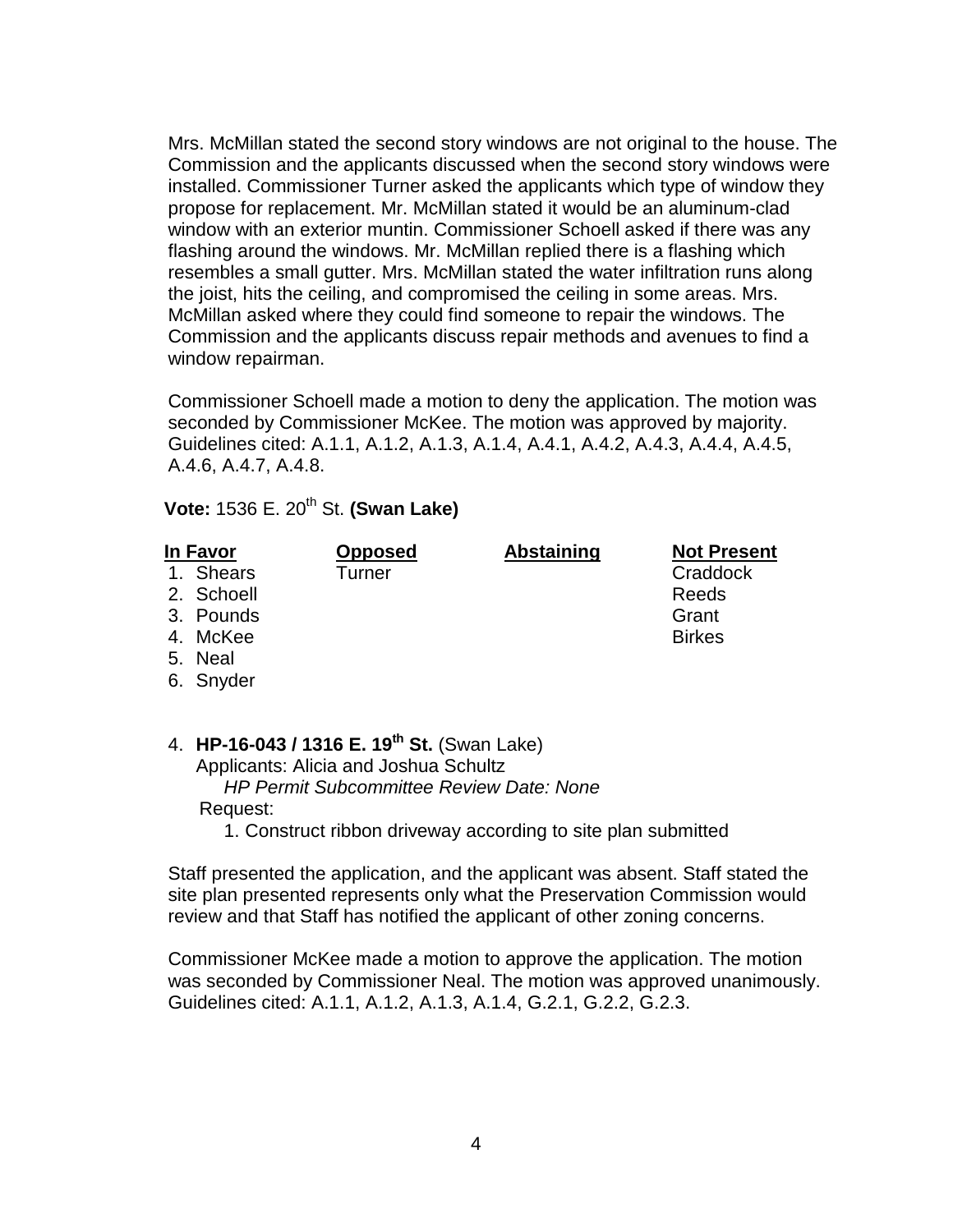## **Vote: 1316 E. 19<sup>th</sup> St. <b>(Swan Lake)**

### **In Favor Opposed Abstaining Not Present**

- 1. Shears Craddock
- 2. Schoell Reeds
- 3. Pounds Grant Grant Control of the Grant Grant Grant Grant
- 4. McKee Birkes
- 5. Neal
- 6. Snyder
- 7. Turner

#### 5. **HP-16-004 / 1804 S. Quaker Ave.** (Swan Lake)

Applicants: Louis and Sharon Coleman

*HP Permit Subcommittee Review Date: None*

Request:

1. Revise the south and west elevations according to plans submitted. *This would amend the previous February 11, 2016 TPC approval to construct new single-family residence according to plans submitted.*

Commissioner Neal recused himself. Staff presented the application, and the applicant, Sharon Coleman, was present.

Commissioner Schoell made a motion to approve the application. The motion was seconded by Commissioner Turner. The motion was approved unanimously. Guidelines cited: C.1.1, C.1.2, C.1.3, C.1.4, C.1.5, C.3.1.

**Vote:** 1804 S. Quaker Ave. **(Swan Lake)**

| In Favor     | <b>Opposed</b> | <b>Abstaining</b> | <b>Not Present</b> |
|--------------|----------------|-------------------|--------------------|
| Shears<br>1. |                |                   | Craddock           |
| 2. Schoell   |                |                   | Reeds              |
| 3. Pounds    |                |                   | Grant              |
| 4. McKee     |                |                   | <b>Birkes</b>      |
| 5. Snyder    |                |                   | <b>Neal</b>        |
| 6. Turner    |                |                   |                    |
|              |                |                   |                    |

- 6. **Discussion and Review of the Rules and Regulations** Staff presented changes to the Rules and Regulations.
- 7. **Discussion and Review of the Unified Design Guidelines** Staff presented changes to the Unified Design Guidelines.
- C. Reports